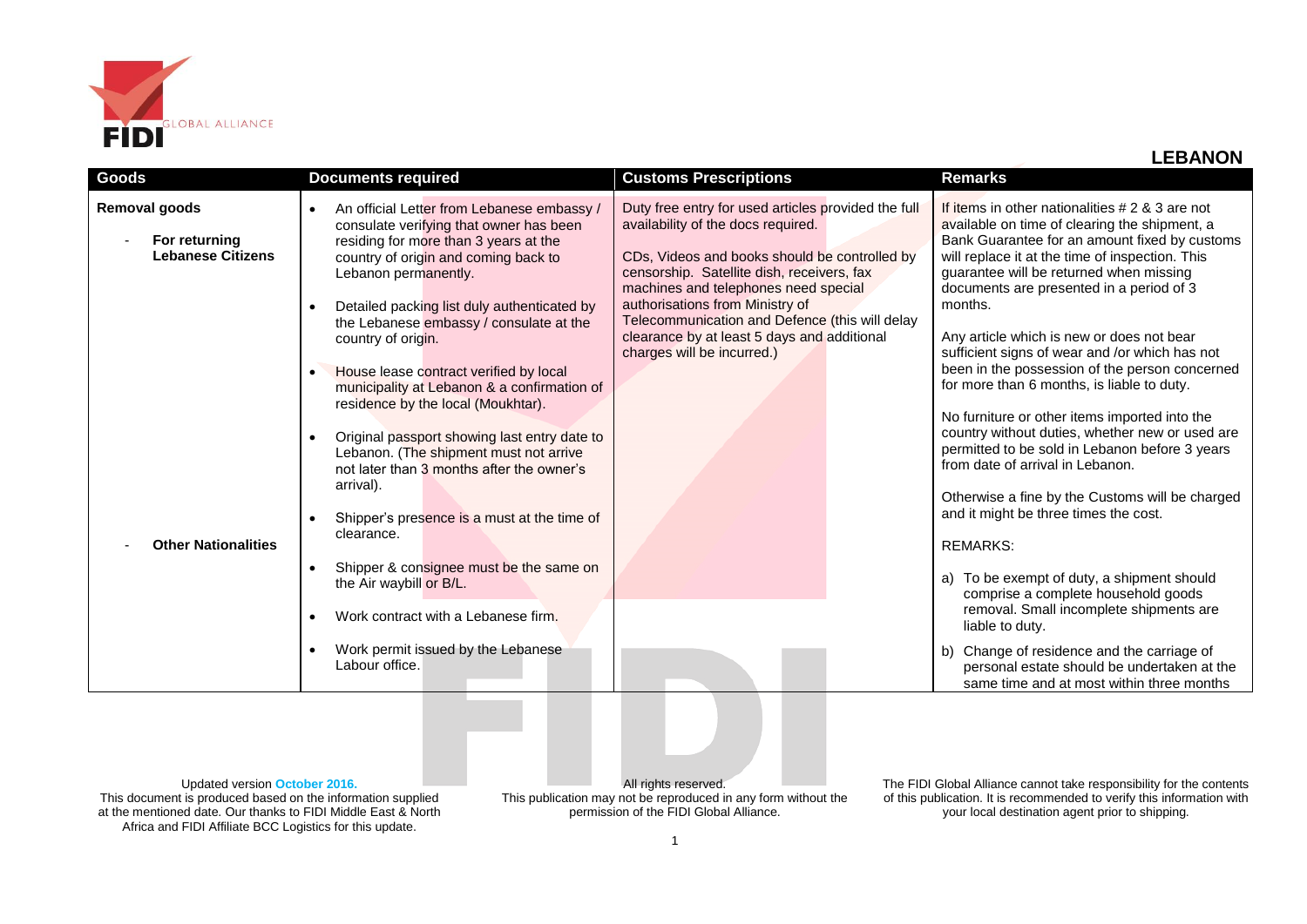

## **LEBANON**

| Goods                                | <b>Documents required</b>                                                     | <b>Customs Prescriptions</b> | <b>Remarks</b>                                                                                                                                                                                                                                          |
|--------------------------------------|-------------------------------------------------------------------------------|------------------------------|---------------------------------------------------------------------------------------------------------------------------------------------------------------------------------------------------------------------------------------------------------|
|                                      | Residence permit issued by the Lebanese<br><b>General Security Office.</b>    |                              | of each other bearing in mind the time<br>necessary to organise and carry out removal.                                                                                                                                                                  |
|                                      | Original detailed packing list.<br>House lease contract verified by the Local |                              | On expiry of this three months period the<br>person concerned must submit a written<br>explanation to the Customs General<br>Management.                                                                                                                |
|                                      | (Mokhtar) and authenticated by the<br>municipality.                           |                              | The importing of personal estate should,<br>C)<br>normally, be undertaken on one single                                                                                                                                                                 |
|                                      | Shipper's presence is a must at the time of<br>clearance.                     |                              | occasion. In certain cases, the importing of<br>used personal estate may be undertaken on<br>several occasions, and the various                                                                                                                         |
|                                      | Shipper & consignee must be the same on<br>the Air waybill or B/L.            |                              | shipments may be made from one or several<br>countries, provided that authorisation is<br>received beforehand from the Customs                                                                                                                          |
|                                      |                                                                               |                              | General Management, and that the latter is<br>informed and necessary information provided<br>so that the Management can clear and check<br>the various imported articles.                                                                               |
|                                      |                                                                               |                              | d) Personal estate and all accompanying<br>articles must have already been in use for a<br>period of more than 6 months and must be in<br>the possession of the person concerned;                                                                       |
|                                      |                                                                               |                              | when the latter signs the customs<br>declaration, he undertakes neither to sell the<br>imported articles nor lend them either for<br>payment or without payment within three<br>years from the date on which the import<br>declarations are registered. |
|                                      |                                                                               |                              |                                                                                                                                                                                                                                                         |
|                                      |                                                                               |                              |                                                                                                                                                                                                                                                         |
| <b>LIndated version Ostaber 2016</b> |                                                                               | $\Delta$ ll righto roganic   | The EIDLOIshel Allianee connet toke reenangibility for the context                                                                                                                                                                                      |

Updated version **October 2016.** This document is produced based on the information supplied at the mentioned date. Our thanks to FIDI Middle East & North Africa and FIDI Affiliate BCC Logistics for this update.

All rights reserved. This publication may not be reproduced in any form without the permission of the FIDI Global Alliance.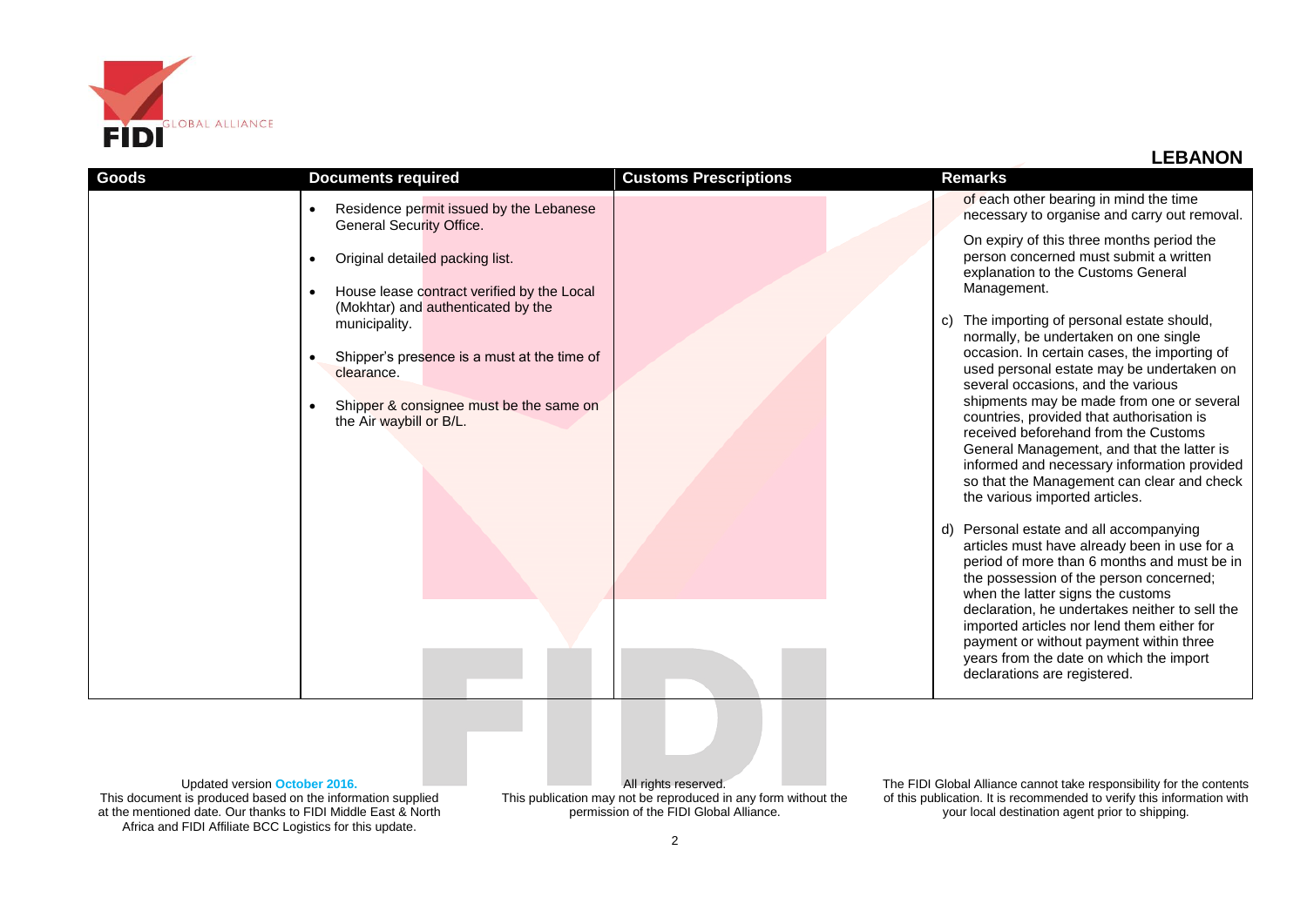

**LEBANON**

| Goods                      | <b>Documents required</b>                                                                                                                                                                                                                            | <b>Customs Prescriptions</b> | <b>Remarks</b>                                                                                                                                                                                                                                                                                                                                                                                                                                                                                                                                                                                                                                                  |
|----------------------------|------------------------------------------------------------------------------------------------------------------------------------------------------------------------------------------------------------------------------------------------------|------------------------------|-----------------------------------------------------------------------------------------------------------------------------------------------------------------------------------------------------------------------------------------------------------------------------------------------------------------------------------------------------------------------------------------------------------------------------------------------------------------------------------------------------------------------------------------------------------------------------------------------------------------------------------------------------------------|
|                            |                                                                                                                                                                                                                                                      |                              | e) The personal estate must be in the<br>possession of a Lebanese subject returning<br>to Lebanon following extended residence<br>abroad of more than three years, or of a<br>foreigner wishing to reside in Lebanon.                                                                                                                                                                                                                                                                                                                                                                                                                                           |
| <b>Diplomats' removals</b> | Packing list.<br>$\bullet$<br>Copy of Bill of Lading submitted to the<br>$\bullet$<br>Ministry of Foreign Affairs for obtaining a<br>Franchise. Once the Franchise is obtained,<br>the shipments will be cleared without any<br>delay or inspection. | Duty free entry.             | Only diplomats coming to reside in Lebanon, on<br>active service and duly accredited, are exempt<br>from all the preceding regulations. A simple<br>declaration of diplomatic immunity, copies of<br>which are possessed by the head of the duty<br>station, accompanied by an inventory drawn up<br>and signed by the person concerned, and<br>countersigned by the protocol service of the<br>Ministry for Foreign Affairs and by the Customs<br>Higher Council, is required.<br>Import of alcohol is allowed for diplomats but<br>limited to annual quota agreed by the local<br>Ministry of Foreign Affairs and the respective<br>embassies in the country. |
| <b>Wedding trousseaux</b>  | Letter to Customs General Management<br>$\bullet$<br>prior to shipping.                                                                                                                                                                              | Duty free entry.             | Only body linen, household linen, bed covers<br>and clothing are exempt from duties.                                                                                                                                                                                                                                                                                                                                                                                                                                                                                                                                                                            |
|                            | Proof of recent marriage.<br>$\bullet$                                                                                                                                                                                                               |                              |                                                                                                                                                                                                                                                                                                                                                                                                                                                                                                                                                                                                                                                                 |
| <b>Inheritance</b>         | Certificate from Mayor, proving that they<br>$\bullet$<br>are the heirs, legalised by Lebanese<br>Consulate.                                                                                                                                         | Duty free entry.             |                                                                                                                                                                                                                                                                                                                                                                                                                                                                                                                                                                                                                                                                 |

Updated version **October 2016.** This document is produced based on the information supplied at the mentioned date. Our thanks to FIDI Middle East & North Africa and FIDI Affiliate BCC Logistics for this update.

All rights reserved. This publication may not be reproduced in any form without the permission of the FIDI Global Alliance.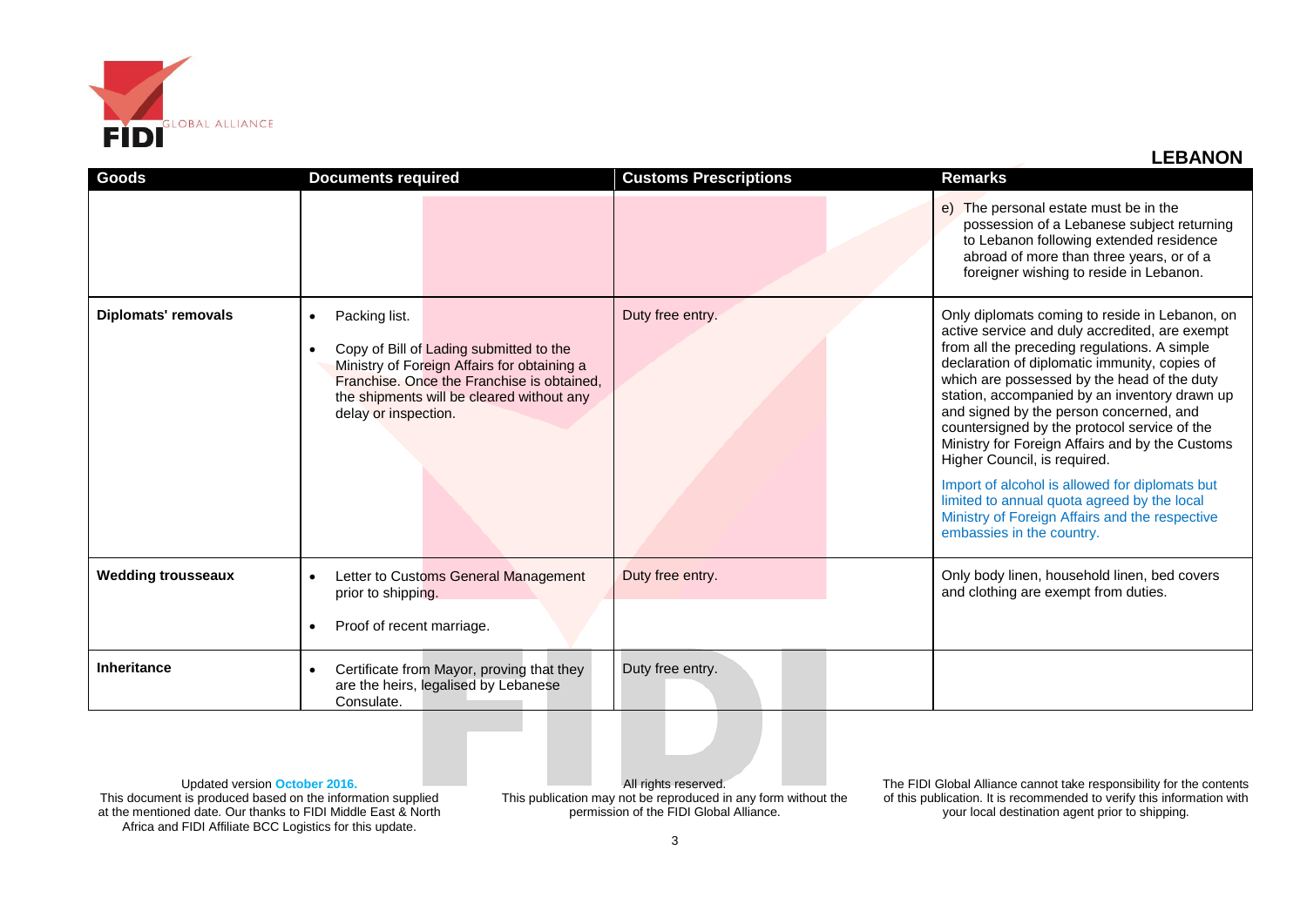

|  | <b>LEBANON</b> |
|--|----------------|
|--|----------------|

|                                      |                                                                                                                       |                                                                                                                            |                                                                                                                                                                                                                                         | LLDAIVUI                                                                                                                                                                     |
|--------------------------------------|-----------------------------------------------------------------------------------------------------------------------|----------------------------------------------------------------------------------------------------------------------------|-----------------------------------------------------------------------------------------------------------------------------------------------------------------------------------------------------------------------------------------|------------------------------------------------------------------------------------------------------------------------------------------------------------------------------|
| Goods                                | <b>Documents required</b>                                                                                             |                                                                                                                            | <b>Customs Prescriptions</b>                                                                                                                                                                                                            | <b>Remarks</b>                                                                                                                                                               |
| New furniture and household<br>goods |                                                                                                                       | Ask agent which documents to be filed.                                                                                     | Subject to payment of customs duties of 30% of<br>value as estimated by an official expert in<br>addition to VAT of 10%.                                                                                                                |                                                                                                                                                                              |
| <b>Works of art, antiques</b>        | <b>IMPORT:</b><br>Original legalised invoices.<br>$\bullet$<br>Packing list.<br>years.<br><b>EXPORT:</b><br>$\bullet$ | Certificate from Antiques Department<br>sealed on every article when over 100<br>Special licence from Antiques Department. | Paintings, old masters, and old manuscripts -<br>custom duties of 5%. In addition to VAT of 10%.<br>All other items: subject to payment of customs<br>duties.<br>It is strictly forbidden to export any antique item<br>out of Lebanon. |                                                                                                                                                                              |
| <b>Electrical appliances</b>         | See removal goods.                                                                                                    |                                                                                                                            | All electrical appliances are duty free if they are<br>used and the docs required for clearance are<br>available or they will be eligible of paying<br>customs duty fee of 15 % in addition to VAT of<br>$10%$ .                        |                                                                                                                                                                              |
| <b>Presents, Souvenirs</b>           |                                                                                                                       |                                                                                                                            | Duty free for small quantities value, reasonable<br>amount.<br>Tobacco authorised with traveller: 1/2 kilo pipe<br>tobacco, 500 cigarettes, 100 cigars;<br>13 bottles of Alcohols.<br>Above these figures: payment of customs duties.   | Import of alcohol is allowed for diplomats but<br>limited to annual quota agreed by the local<br>Ministry of Foreign Affairs and the respective<br>embassies in the country. |

Updated version **October 2016.** This document is produced based on the information supplied at the mentioned date. Our thanks to FIDI Middle East & North Africa and FIDI Affiliate BCC Logistics for this update.

All rights reserved. This publication may not be reproduced in any form without the permission of the FIDI Global Alliance.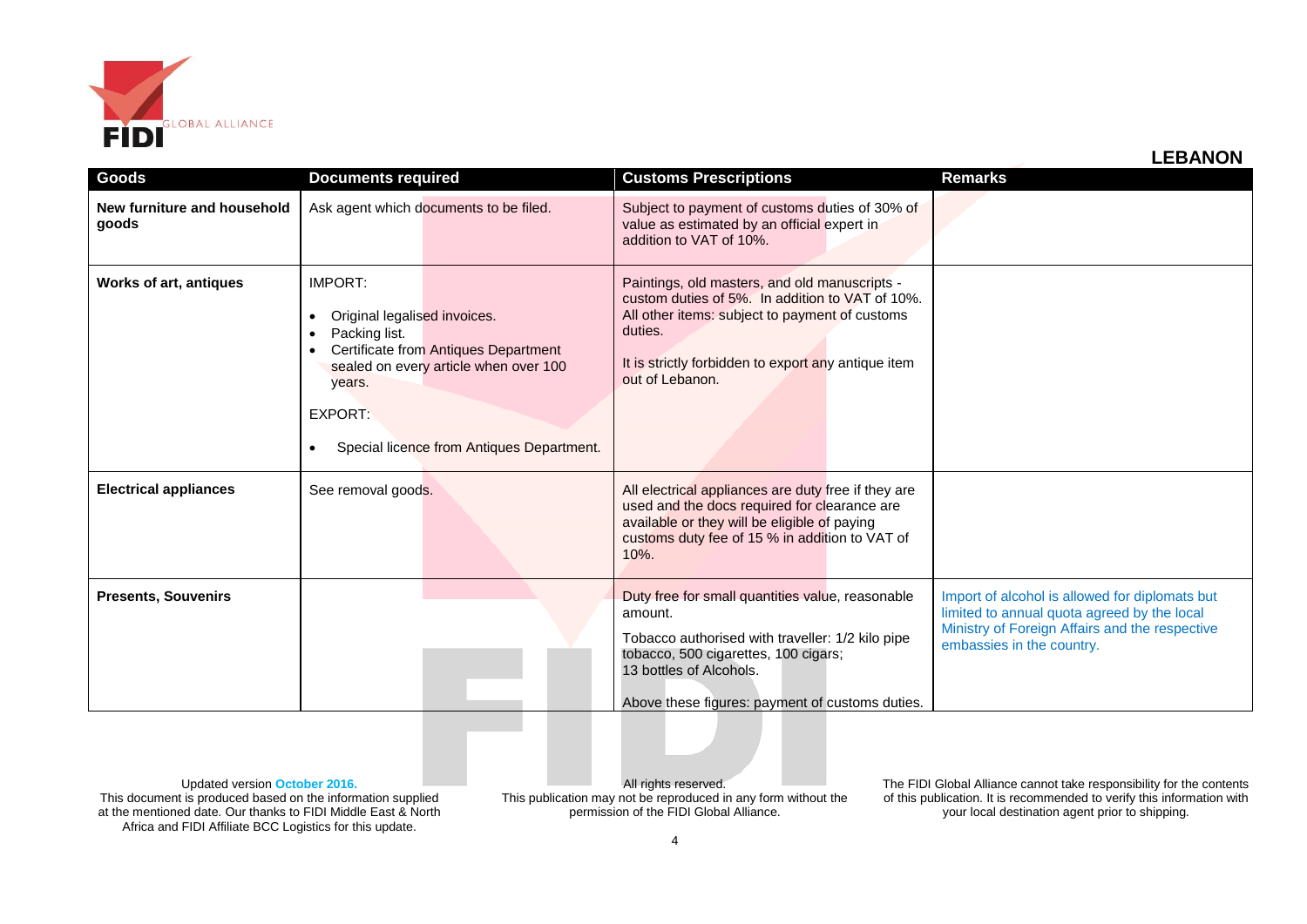

**LEBANON**

| <b>Goods</b>                                                             | <b>Documents required</b>                                                                                                                                                                                                                                                                             | <b>Customs Prescriptions</b>                                                                                                                                                                                                                                                 | <b>Remarks</b>                                                                                                                                                                                                                                           |
|--------------------------------------------------------------------------|-------------------------------------------------------------------------------------------------------------------------------------------------------------------------------------------------------------------------------------------------------------------------------------------------------|------------------------------------------------------------------------------------------------------------------------------------------------------------------------------------------------------------------------------------------------------------------------------|----------------------------------------------------------------------------------------------------------------------------------------------------------------------------------------------------------------------------------------------------------|
| <b>Motor vehicles</b>                                                    | IMPORT:<br>Ownership Card.<br>$\bullet$<br>Original invoice (legalised by the Chamber<br>$\bullet$<br>of Commerce and the Lebanese<br>Consulate).<br>OBL, showing also the chassis number.<br>EXPORT:<br>Ownership Card.<br>$\bullet$<br>Certificate from Ministry of Public Works.<br>Export permit. | Customs duties on used cars depend on year<br>make and options with a minimum custom duties<br>of USD3700. Custom duties start at 20% and<br>might reach 100 % depending on its value<br>estimated by customs.<br>Any personal belongings are not allowed inside<br>the car. | Cars older than 8 years cannot be imported.<br>It is not recommended shipping used cars into<br>Lebanon.<br>Right hand drive cars are not accepted.<br>Motorbikes of 3 years old (from the date of<br>manufacturing) can only be imported to<br>Lebanon. |
| Other vehicles (bicycles,<br>water-vehicles, caravans,<br>trailers)      | Ownership Card and / or Invoice.<br>$\bullet$<br>Authorisation from the Customs House for a<br>$\bullet$<br>determined period after which the vehicle<br>has to be exported.                                                                                                                          | Duty free entry.                                                                                                                                                                                                                                                             | If the vehicle is not exported before the end of<br>the determined period taxes have to be paid.                                                                                                                                                         |
| Machines, equipment, and<br>parts of equipment                           | Catalogue, plan of the machine or stamp<br>$\bullet$<br>from the technical service on the custom<br>declaration.                                                                                                                                                                                      | Reduced custom duties of<br>6 % under special authorisation.                                                                                                                                                                                                                 | Must be industrial or agricultural equipment.                                                                                                                                                                                                            |
| <b>Commercial shipments. New</b><br>furniture, new household<br>articles | Original signed, stamped.<br>$\bullet$<br>Invoices legalised by Chamber<br>of Commerce and Consul.                                                                                                                                                                                                    | Subject to payment of customs duties, at 40% of<br>their value, as estimated by an official expert.                                                                                                                                                                          |                                                                                                                                                                                                                                                          |

Updated version **October 2016.** This document is produced based on the information supplied at the mentioned date. Our thanks to FIDI Middle East & North Africa and FIDI Affiliate BCC Logistics for this update.

All rights reserved. This publication may not be reproduced in any form without the permission of the FIDI Global Alliance.